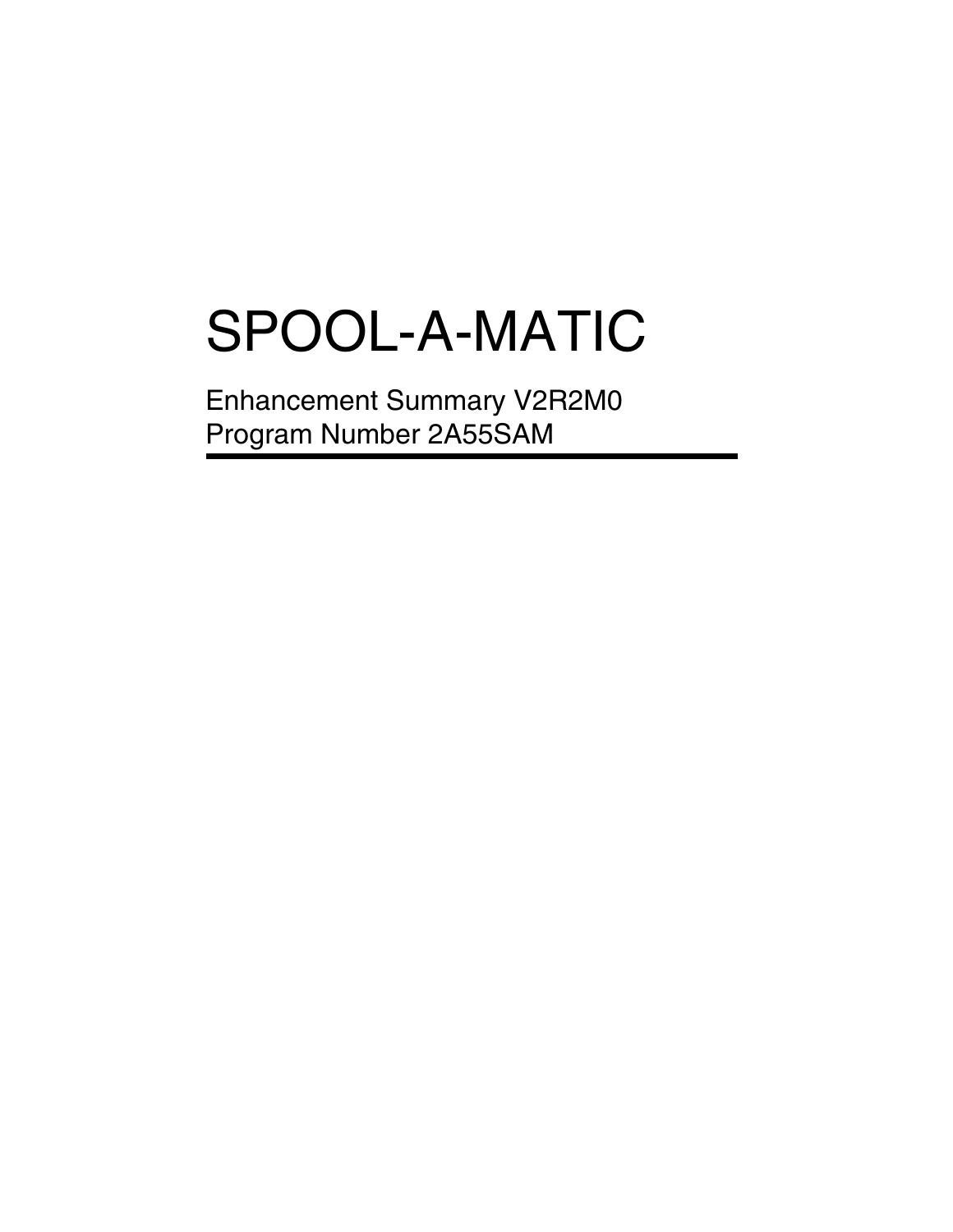**Eleventh Edition (January 2008)**



809 W Howe St Seattle, WA 98119 United States of America

Phone: (206) 284-5078 Fax: (206) 284-5029 E-mail: support@gumbo.com Web: www.gumbo.com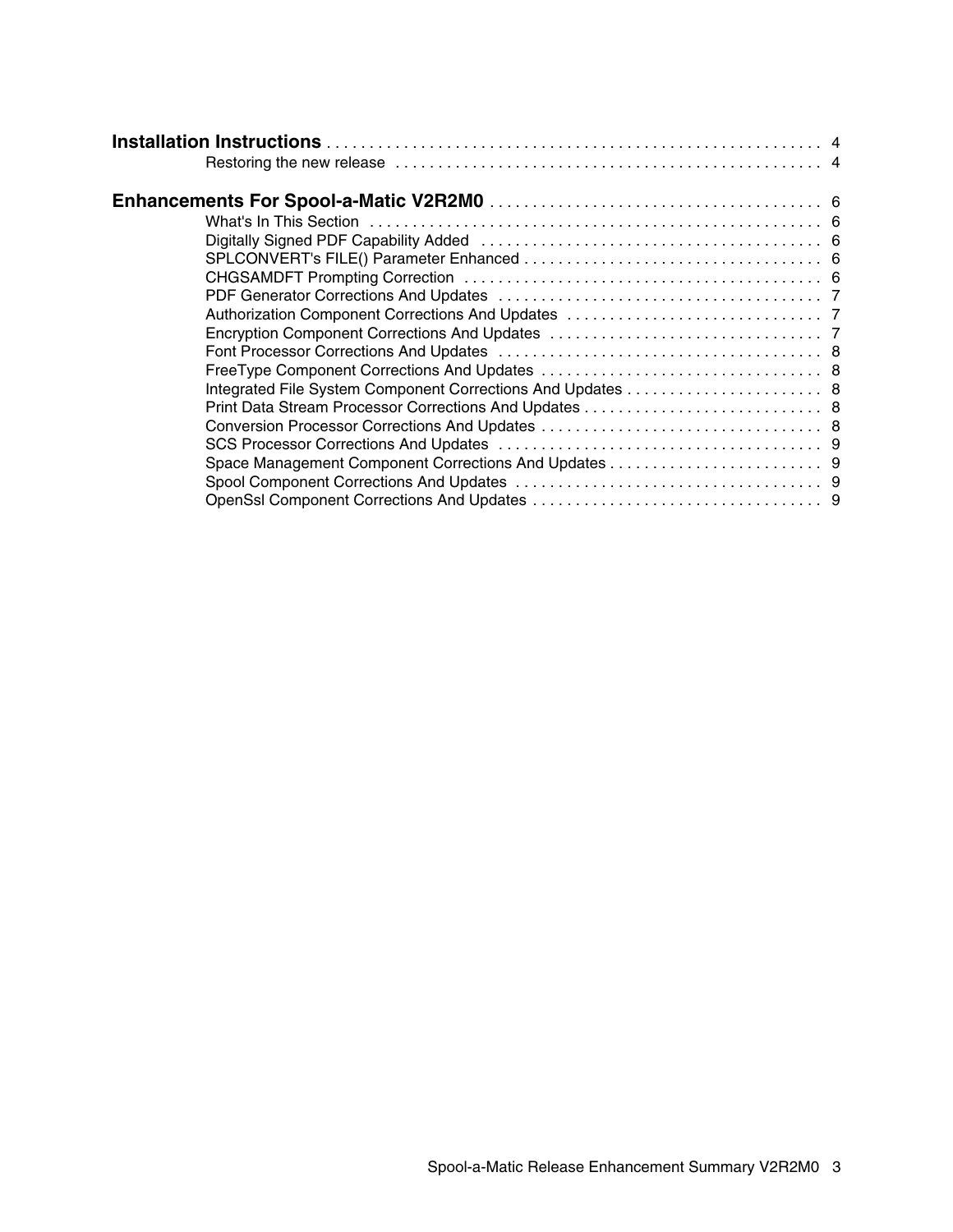# **Installation Instructions**

#### **Restoring the new release**

Read the Enhancement Summary to determine if any changes affect your installation.

Follow these instructions to install Spool-a-Matic V2R2M0 on your System i5:

- **Note:** If you have downloaded this software from the web, instructions specific to installing from the download can be found in the file "readme.htm" which is included in the download.
- 1. Sign on to the system as the security officer (QSECOFR).
- 2. Verify that your machine is at i5/OS V5R4M0 or later by running:

DSPDTAARA DTAARA(QGPL/QSS1MRI)

- **Note:** If you are running a version of i5/OS earlier than V5R4M0 you can not install Spool-a-Matic V2R2M0 on your machine. You must install an earlier version of Spool-a-Matic or upgrade the operating system.
- 3. Verify that user domain objects are allowed in the libraries SPLAMATIC and QSRV, by running:

WRKSYSVAL SYSVAL(QALWUSRDMN)

Take option 5 to display the value. If the value is not \*ALL, use option 2 to add libraries SPLAMATIC and QSRV to the list of libraries where user domain objects are allowed.

4. Insure that i5/OS will be able to verify the signatures that we apply to our product's objects by installing our Signing Certificate and Root CA Certificate using Digital Certificate Manager. Alternately, insure that signature verification will not prevent the restore operation by running:

WRKSYSVAL SYSVAL(QVFYOBJRST)

Take option 5 to display the value. If the value is 3 or higher, use option 2 to temporarily change the value to 1.

- 5. Mount the distribution media in the appropriate device.
- 6. Submit the Restore Licensed Program (RSTLICPGM) command to batch:

RSTLICPGM LICPGM(2A55SAM) DEV(device-name) LNG(2924)

**Note:** "device-name" is the device the media was mounted on and is usually OPT01. **Note:** During the restore operation the system operator message queue may receive inquiry message CPA3DE4 "Directory not registered. (C G)". Unless you are using a directory naming convention similar to ours (that is the directory specified in the CPA3DE4's second level text is unrelated to our software), You can safely respond with a "G" to reestablish the relationship between the directory and the product. Typically the message will occur three times.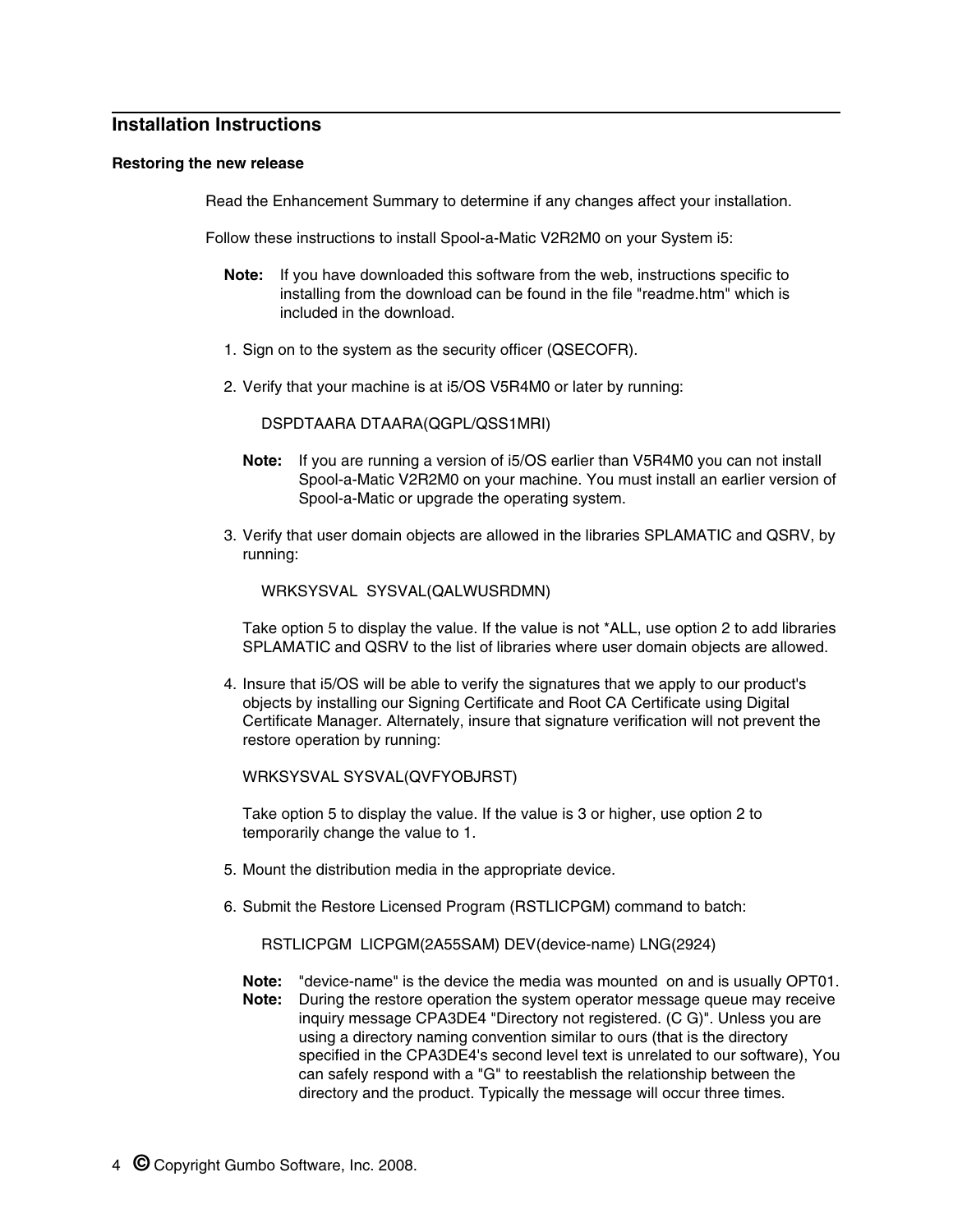- 7. Enter your permanent authorization code by following the instructions on your Authorization letter.
- 8. Determine which PTFs were included on the media by entering the following command:

DSPPTF LICPGM(2A55SAM)

9. Visit www.gumbo.com to determine if newer PTFs are available.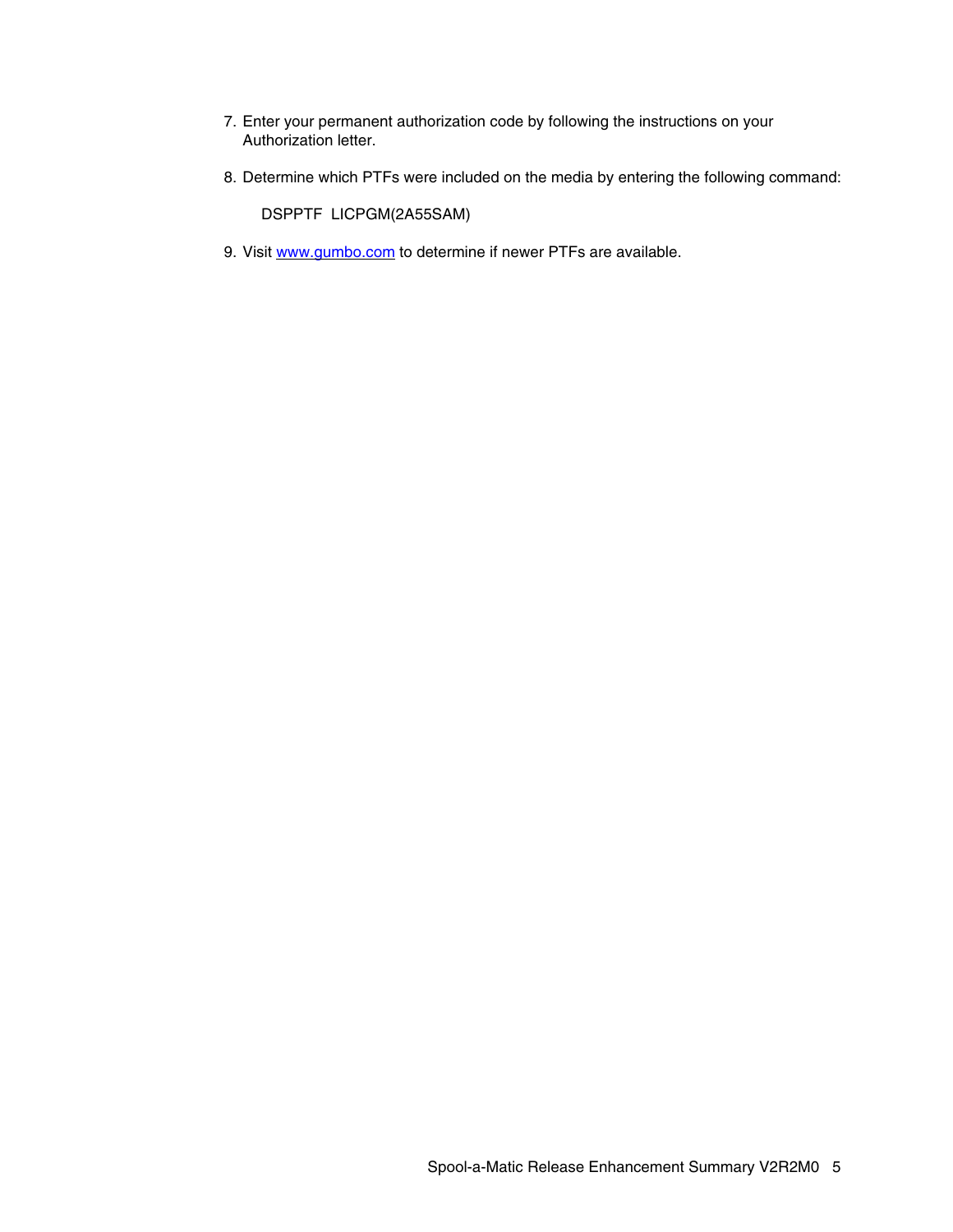# **Enhancements For Spool-a-Matic V2R2M0**

# **What's In This Section**

This section provides information on Spool-a-Matic enhancements for the current release, notes any customer code implications, and describes where to find more information when applicable.

#### **Digitally Signed PDF Capability Added**

PDF files produced by Spool-a-Matic can be, optionally, digitally signed. The signature included in the PDF document allows the identity of the author to be validated and provides additional assurance that the PDF document has not been tampered with after it was signed.

You create digitally signed PDF documents by specifying an Application ID when the document is created. There are two ways to accomplish this: at the command level and at the system (or LPAR) level. The command level overrules the system level. For command level, specify an Application ID directly on the command's new PDF document signing key (PDFSGNKEY) parameter. For the system level, specify an Application ID on the CHGSAMDFT command's new PDF document signing key (PDFSGNKEY) parameter.

The shipped default values for the PDF document signing key (PDFSGNKEY) parameters are \*DEFAULT and \*NONE respectively.

Application ID refers to the name you have given to a digital certificate when placing it in the \*OBJECTSIGNING Certificate Store using i5/OS's Digital Certificate Manager (DCM). DCM is option 34 of i5/OS. You can determine if DCM has been installed by running the Display Software Resources (DSPSFWRSC) command.

For complete information on setting up DCM, creating and storing certificates and adding Application IDs, goto the iSeries Information Center (http://www.iseries.ibm.com/infocenter).

#### **SPLCONVERT's FILE() Parameter Enhanced**

A new special value, \*LASTCRT, has been added to the Spool Convert (SPLCONVERT) command's Spooled file name (FILE) parameter. When FILE(\*LASTCRT) is specified, the last spooled file created by the current job or thread is identified using the QSPRILSP api and processed. When \*LASTCRT is specified, the JOB() and SPLNBR() parameters are ignored.

\*LASTCRT is useful when the command is run from within a job that changes user profile during processing and creates spooled files that end up in QPRTJOB.

## **CHGSAMDFT Prompting Correction**

An error in the CHGSAMDFT prompt override program was scrubbing the \*FGID special value from the PDFFNTIMB() parameter.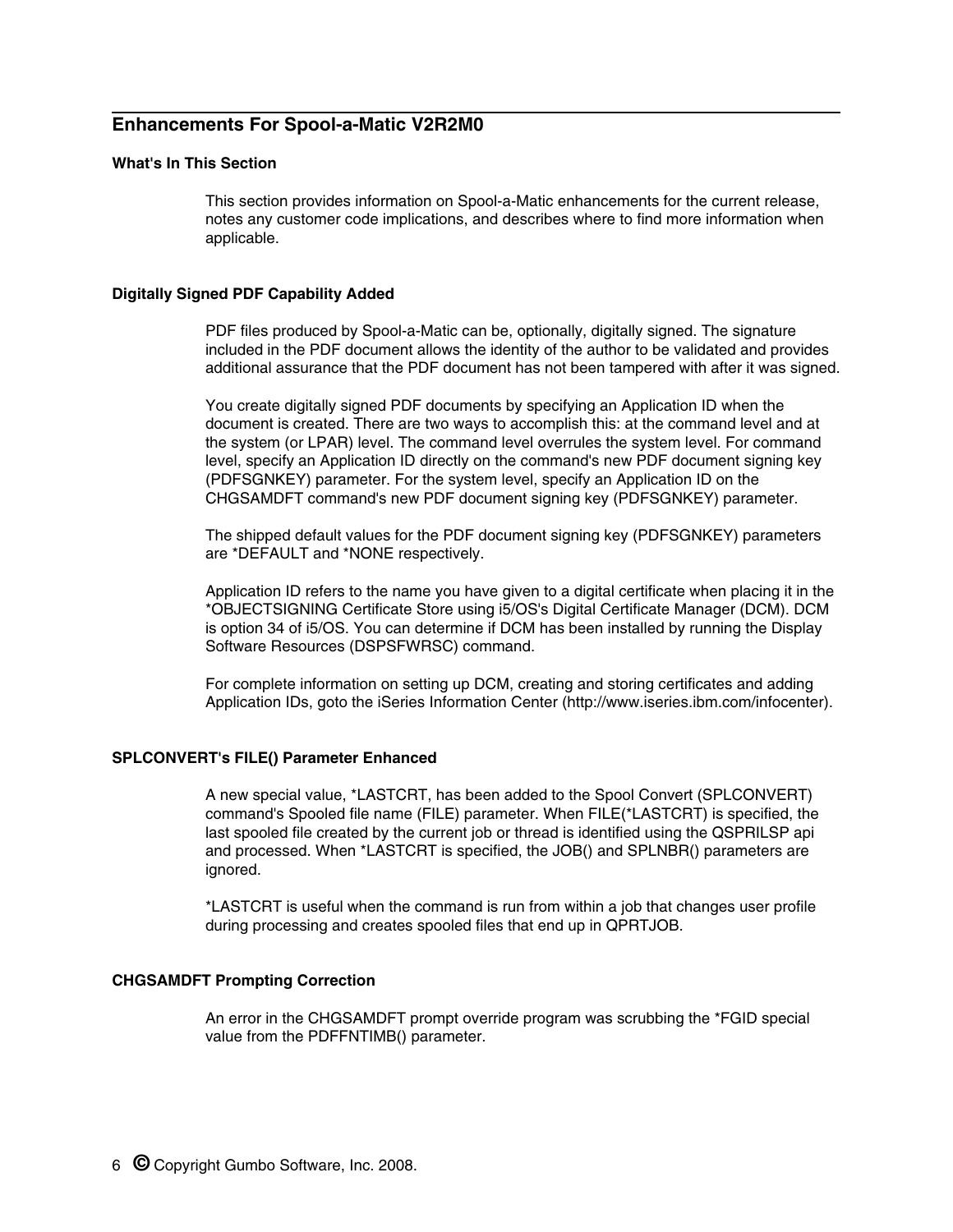### **PDF Generator Corrections And Updates**

- o Enable embedding of TrueType fonts and processing of the unicode data that results when the DDS FONTNAME() keyword is specified without a named code page.
- o Type1 font parsing errors weren't being caught and handled, resulting in "pointer not set" error when embedding font.
- o Internal functions to digitally sign generated PDF documents added PDF generator.
- o PDF0039 "Unknown image data element size." erroneously generated when processing 4 bit CMYK images with "PDF image process blending" (PDFIMGPBL) parameter set to \*NOPREBLEND4.
- o Corrected bolding of adjacent data when processing SCS spooled files.
- o Malformed (truncated in middle of page) AFPDS spooled file caused malformed PDF document when compression used. No error message was issued. Diagnostic message now issued and valid PDF generated.
- o PDF417 is a 2-dimensional barcode used in a variety of applications, including transport, identification cards, and inventory management. Support for PDF417 has been added to the Portable Document Format Transforms.
- o Tolerate and correct mangled G4 MMR image created by ImagePlus.
- o Adobe's Acrobat 8.0 spotted a missing parameter in the color profile included with PDF/A documents. The parameter is now included.
- o Adobe's Acrobat 8.0 Preflight PDF/A validator does not tolerate a space character at the end of the file header. It has been removed.
- o Imbedded Type 1 font programs were incorrectly declared as Compact Font Format (CFF). Now they are correctly declared as Adobe Type 1 Font Format.
- o PDF insertion of single space character for SCS Horizontal Tab mishandled, resulting in it being ignored.
- o PDF location of SCS Underscore mishandled when certain \*FGID font imbedding is performed.

# **Authorization Component Corrections And Updates**

o Check Spool-a-Matic Authorization (CHKSAMAUT) command wasn't working correctly for non-tiered products.

# **Encryption Component Corrections And Updates**

- o ArcFour encryption functions accessible from the product interface were removed and replaced with calls to i5/OS supplied apis. This reduces the product's Export Control Classification Number (ECCN) to EAR99-NLR i.e. innocuous and exportable anywhere.
- o Functions implementing the SHA-1 message digest algorithm have been added.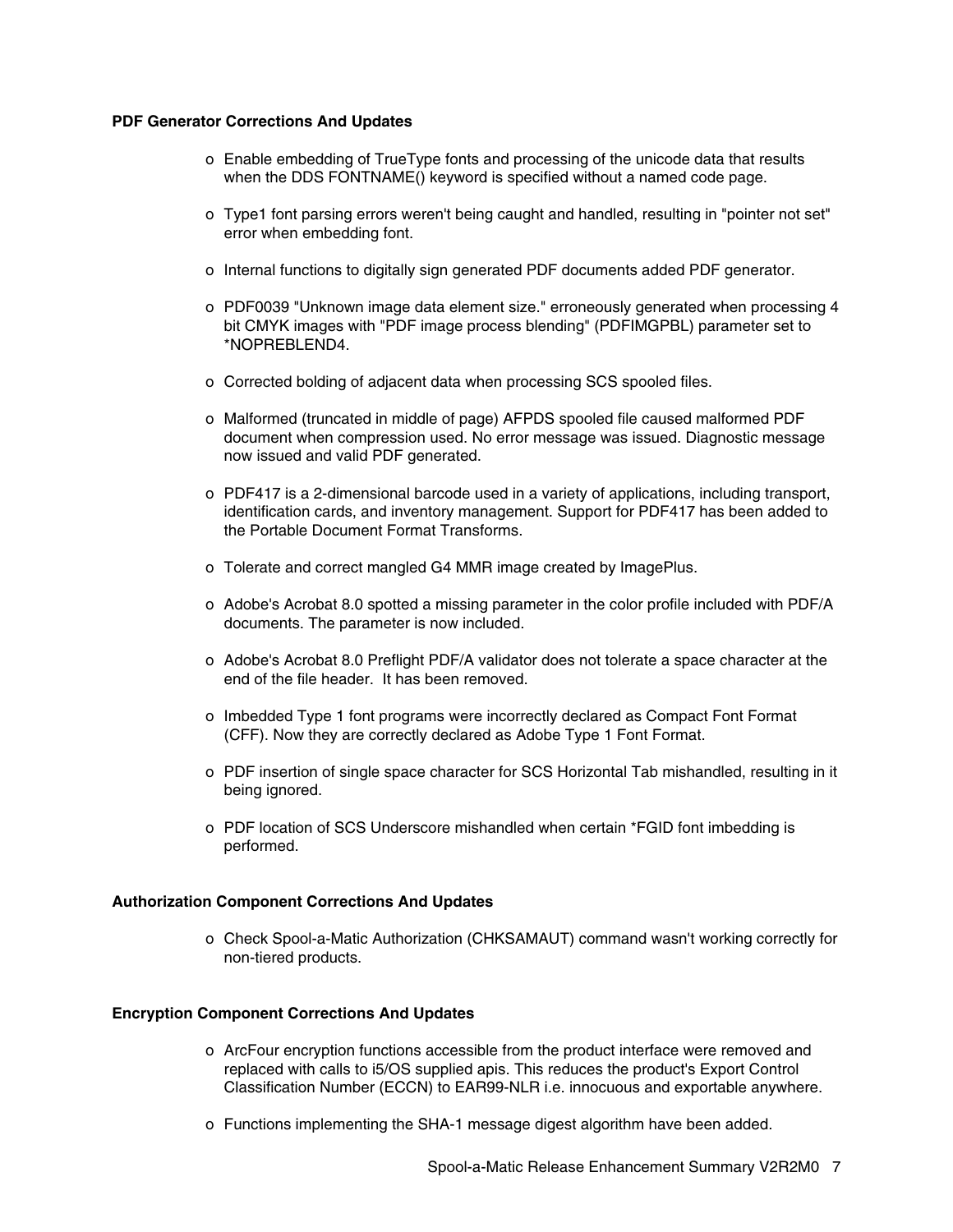### **Font Processor Corrections And Updates**

- o Added exports for accessing and processing TrueType fonts made available by the DDS FONTNAME() keyword.
- o Added font table to locate fonts referenced through DDS's FONTNAME() keyword to base definition table.
- o Corrected CPGID (codepage global identifier) returned for several well know codepages (T1DxBASE) in base definition table resulting in improved "tounicode" maps generated by pdf conversions that use the codepages and embed the fonts.
- o Increase Type1 font parser memory allocation to avoid out of memory error for some large font character sets.
- o Updated font base data table with additional cpgid codepage information including recent Polish additions.
- o Faulty logic allowed code pages in the process of being parsed to be used as complete during highload stress tests. Incomplete codepages used as complete gave erroneous results.

Previously, when processing a spooled file's attributes for font specifications, the file's Character identifier (CHRID) setting was ignored and values were derived from the default ccsid in all cases. CHRID is now processed correctly.

## **FreeType Component Corrections And Updates**

o Initial build. Portions of FreeType.org's FreeType library have compiled into a service program to parse font files and retrieve information from them.

# **Integrated File System Component Corrections And Updates**

o oflag process was expanded in IfsOpen() to provide more fine grain control required by some digital signing methods.

# **Print Data Stream Processor Corrections And Updates**

o Data Stream Seek function returned erroneous results (or a tight infinite loop) under some conditions. These most often occurred during Report Manager filtering i.e negative distance trans buffer move in buffered data stream.

# **Conversion Processor Corrections And Updates**

o Error processing \*TIFF page range corrected.